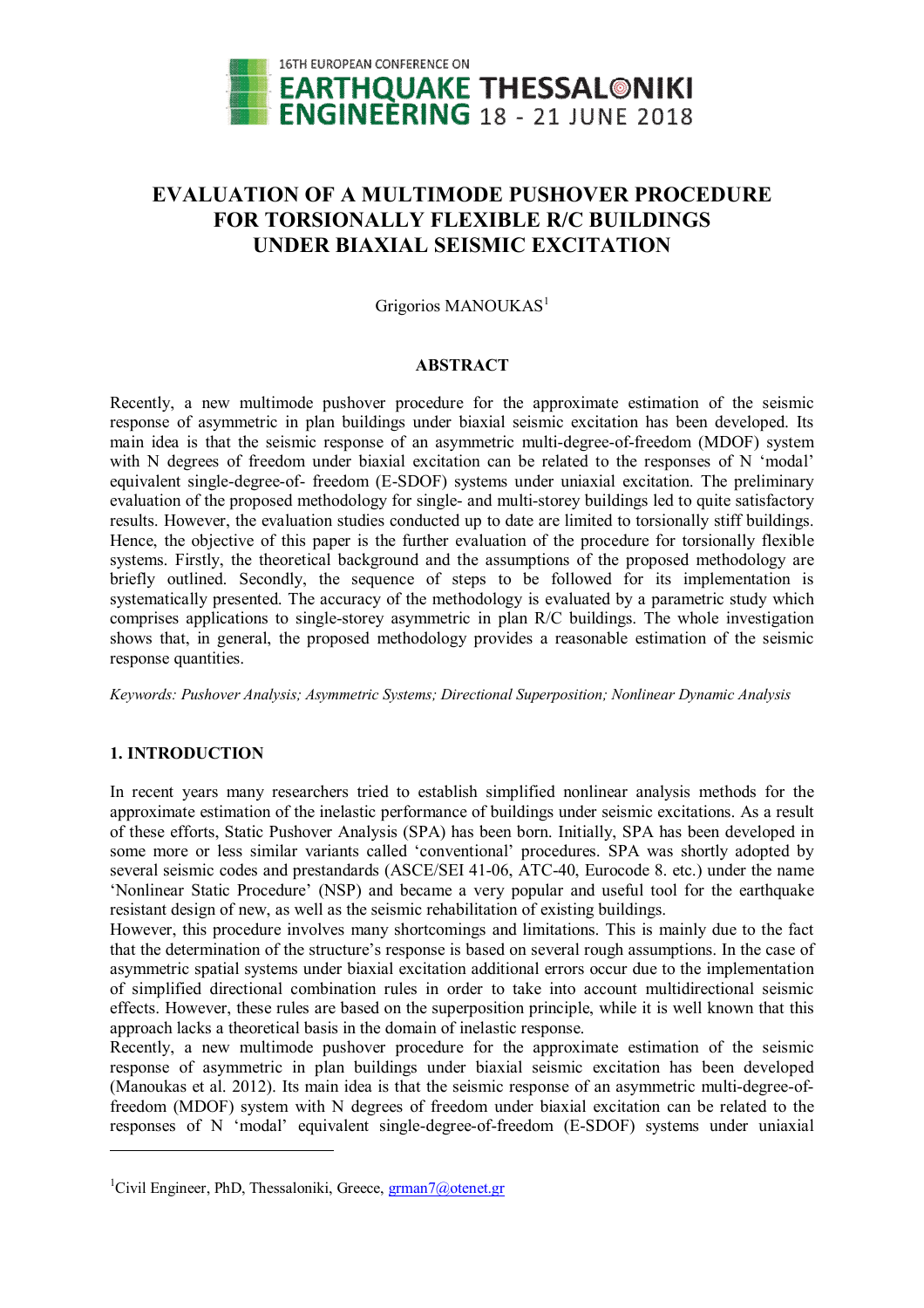excitation. The whole procedure is quite similar to the well-known Modal Pushover Analysis (Chopra and Goel 2001) as extended for asymmetric buildings (Reyes and Chopra 2011a) (Reyes and Chopra 2011b). However, the establishment of the E-SDOF systems is based on an essentially different concept. In particular, the properties of the E-SDOF systems are determined by proper equations which take into account bidirectional seismic effects. The proposed methodology does not require independent analysis in each direction of excitation, so directional combination is avoided. The preliminary evaluation of the proposed methodology for single- and multi-storey buildings led to quite satisfactory results (Manoukas et al. 2012) (Manoukas and Avramidis 2014) (Manoukas and Avramidis 2015). However, the evaluation studies conducted up to date are limited to torsionally stiff buildings. Hence, the objective of this paper is the further evaluation of the procedure for torsionally flexible systems.

Firstly, the theoretical background and the assumptions of the proposed methodology are briefly outlined. Secondly, the sequence of steps to be followed for its implementation is systematically presented. The accuracy of the methodology is evaluated by a parametric study which comprises applications to single-storey asymmetric in plan R/C buildings. The whole investigation shows that, in general, the proposed methodology provides a reasonable estimation of the seismic response quantities.

# **2. THEORETICAL BACKGROUND**

In principle, the proposed methodology is based on the following fundamental assumptions (Manoukas and Avramidis 2015):

- The seismic response of a MDOF system can be expressed as superposition of the responses of appropriate SDOF systems just like in the linear range.
- Each SDOF system corresponds to a vibration 'mode' i with 'modal' vector **φ**<sup>i</sup> (the quotation marks indicate that the application of the superposition principle is not strictly valid).
- The displacements **u**<sup>i</sup> and the inelastic resisting forces **Fs**<sup>i</sup> are supposed to be proportional to **φ**<sup>i</sup> and **Mφ**i, respectively (where **M** is the mass matrix).
- The 'modal' vectors **φ**<sup>i</sup> are supposed to be constant, despite the successive development of plastic hinges.
- It is supposed that Rayleigh damping is present.

Of course, such assumptions violate the very logic of nonlinearity, as the superposition principle does not hold for nonlinear systems. However, keeping always in mind that our main intention is the development of an approximate simplified procedure, the recourse to these assumptions is inevitable. They must be thought as a fundamental postulate, which constitutes the basis on which many simplified pushover procedures are built (Manoukas et al. 2011).

The only additional assumption introduced is that the two horizontal seismic components  $\ddot{u}_{g}(t)_{X}$  and  $ü_g(t)_Y$  are proportional to each other, i.e.:

$$
\ddot{u}_g(t)_Y = \kappa \ddot{u}_g(t)_X = \kappa \ddot{u}_g(t) \tag{1}
$$

where  $\kappa$  is a constant factor. Of course, this is not true for recorded ground motions. However, this approximation is in accordance with the very common assumption adopted by seismic codes which specify that - within the framework of NSP as well as the linear analysis methods - the two horizontal seismic components are represented by the same design spectrum, while directional combination may be conducted using the percentage combination rule (e.g., ASCE/SEI 41-06, Section 3.2.7.1) which implies a constant factor (0.3) similar to κ. Obviously, the evaluation of this assumption, as well as the definition of specific values of  $\kappa$  is beyond the objective of the present study.

Given the aforementioned assumptions, the nonlinear response of an L-story MDOF system with N degrees of freedom (in the usual case of rigid diaphragms  $N = 3L$ ) to a biaxial earthquake ground motion ( $\ddot{u}_{g}(t)_{X}$  and  $\ddot{u}_{g}(t)_{Y} = \kappa \ddot{u}_{g}(t)_{X} = \kappa \ddot{u}_{g}(t)$  along X and Y axes, respectively) is described by the following equation (for the sake of simplicity (t) is left out in all following expressions) (Manoukas et al. 2012):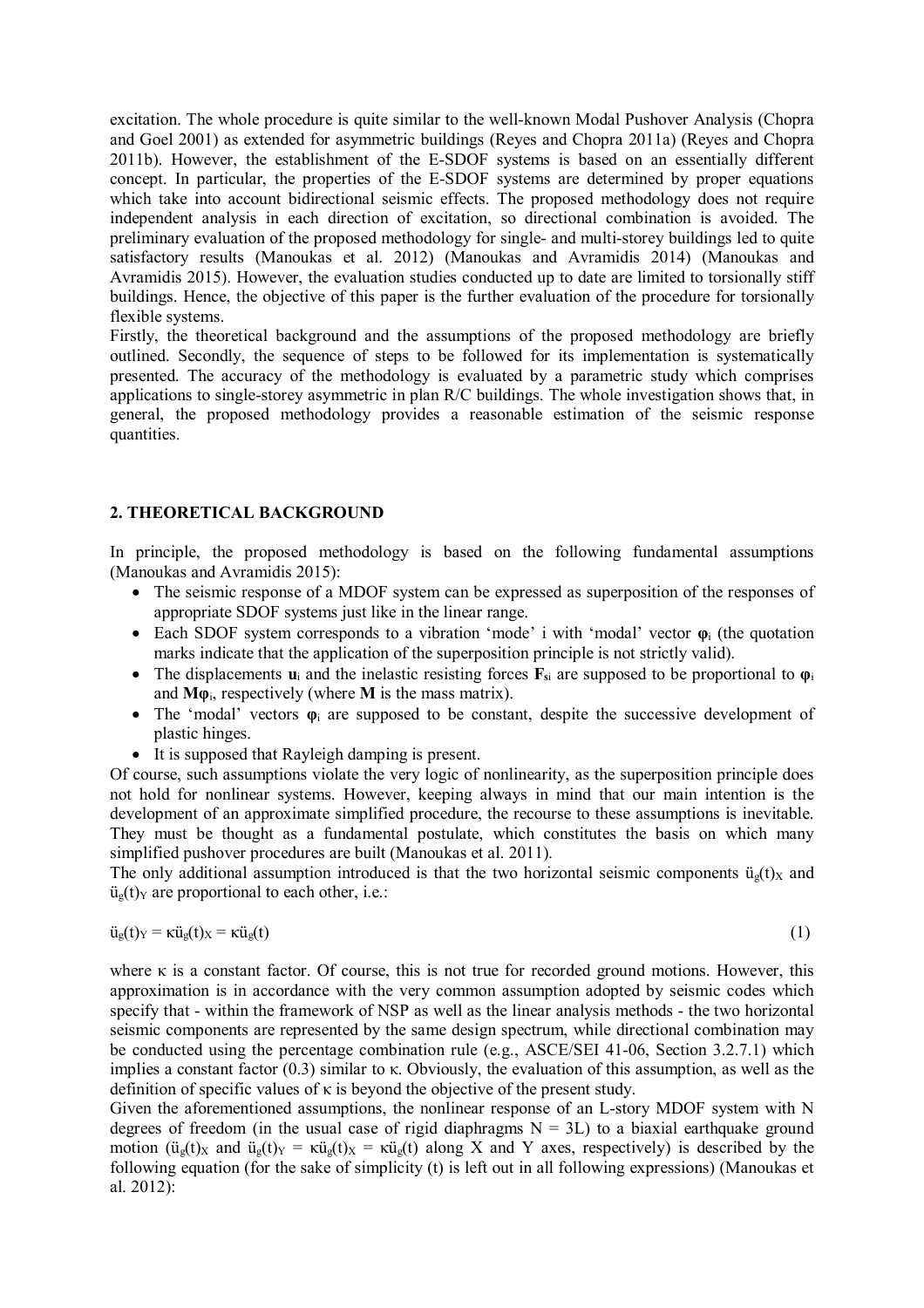$$
\mathbf{M}\ddot{\mathbf{u}} + \mathbf{C}\dot{\mathbf{u}} + \mathbf{F}_s = -\mathbf{M}(\delta_{,X} + \kappa \delta_{,Y})\ddot{u}_g \Rightarrow \mathbf{M}\ddot{\mathbf{u}} + \mathbf{C}\dot{\mathbf{u}} + \mathbf{F}_s = -\mathbf{M}\delta_{,XY}\ddot{u}_g
$$
(2)

where  $\bf{u}$ ,  $\bf{\dot{u}}$ ,  $\bf{\ddot{u}}$  are the displacement, velocity and acceleration vectors of order N, **M** is the N $\times$ N diagonal mass matrix, C is the N $\times$ N symmetric damping matrix, **F**<sub>s</sub> the resisting forces vector and  $\delta$ <sub>*N*</sub>, **δ**,<sup>Υ</sup> are the influence vectors that describe the influence of support displacements on the structural displacements for independent uniaxial horizontal seismic excitations along X and Y axes, respectively. Vector **u** is written as follows:

$$
\mathbf{u} = [\mathbf{u}_X, \mathbf{u}_Y, \boldsymbol{\theta}_z]^T
$$
 (3)

where  $\mathbf{u}_X$ ,  $\mathbf{u}_Y$ ,  $\mathbf{\theta}_z$  are the vectors of order L of displacements along X axis, along Y axis and rotations around Z (vertical) axis, respectively. The influence vectors  $\delta$ , x and  $\delta$ , y are:

$$
\delta_{,X} = [\mathbf{I}, \mathbf{0}, \mathbf{0}]^{\mathrm{T}} \tag{4}
$$

$$
\delta_{,Y} = [0, I, 0]^T
$$
 (5)

where **I**, **0** are vectors of order L with each element equal to unity and zero, respectively. Due to the aforementioned assumptions, vectors **u** and  $\mathbf{F}_s$  can be expressed as the sum of the 'modal' contributions (Anastassiadis 2004), (Chopra 2007):

$$
\mathbf{u} = \sum_{i=1}^{N} \mathbf{u}_i = \sum_{i=1}^{N} \boldsymbol{\varphi}_i \mathbf{q}_i, \qquad (6)
$$

$$
\mathbf{F}_{\mathbf{s}} = \sum_{i=1}^{N} \mathbf{F}_{\mathbf{s}i} = \sum_{i=1}^{N} \alpha_i \mathbf{M} \boldsymbol{\varphi}_i
$$
 (7)

where  $\alpha_i$  is a hysteretic function that depends on the 'modal' co-ordinate  $q_i$  and the history of excitation (Anastassiadis 2004). By substituting Equations 6 and 7 into Equation 2 and applying wellknown principles of structural dynamics, N uncoupled equations can be derived, each one corresponding to an E-SDOF system (Manoukas et al. 2012):

$$
\mathbf{M}_{XYi}^* \ddot{\mathbf{D}}_i + 2 \mathbf{M}_{XYi}^* \omega_i \zeta_i \dot{\mathbf{D}}_i + \mathbf{V}_{XYi} = -\mathbf{M}_{XYi}^* \ddot{\mathbf{u}}_g \tag{8}
$$

where  $D_i = q_i / v_{XYi}$ ,  $\dot{D}_i$ ,  $\ddot{D}_i$  the displacement, velocity and acceleration of the i<sup>th</sup> (i = 1...N) E-SDOF system,  $\omega_i$  and  $\zeta_i$  are the natural frequency and damping ratio of the elastic vibration mode i and:

$$
V_{XYi} = V_{Xi} + \kappa V_{Yi}
$$
\n(9)

$$
\mathbf{M}_{XYi}^* = \mathbf{M}_{Xi}^* + \kappa (v_{Xi} L_{Yi} + v_{Yi} L_{Xi}) + \kappa^2 \mathbf{M}_{Yi}^* \tag{10}
$$

$$
v_{XYi} = v_{Xi} + \kappa v_{Yi}
$$
 (11)

where  $V_{Xi}$ ,  $V_{Yi}$  are the 'modal' base shears parallel to X and Y axes respectively,  $M_{Xi}^*$ ,  $M_{Yi}^*$  and  $v_{Xi}$ ,  $v_{\text{Yi}}$  are the effective modal masses and the modal participation factors of the elastic vibration mode i due to independent uniaxial excitations along X and Y axes respectively, while L<sub>Xi</sub>=δ<sub>*N*</sub><sup>T</sup>Mφ<sub>i</sub> and LΥi=**δ**,<sup>Υ</sup> <sup>Τ</sup>**Μφ**i.

Equation 8 shows that, due to the aforementioned assumptions, the nonlinear response of a MDOF system with N degrees of freedom subjected to a biaxial seismic excitation  $\ddot{u}_{gX}$  and  $\ddot{u}_{gY} = \kappa \ddot{u}_{gX} = \kappa \ddot{u}_{gX}$ along X and Y axes, respectively, can be expressed as the sum of the responses of N SDOF systems under uniaxial excitation üg, each one corresponding to a vibration 'mode' having mass equal to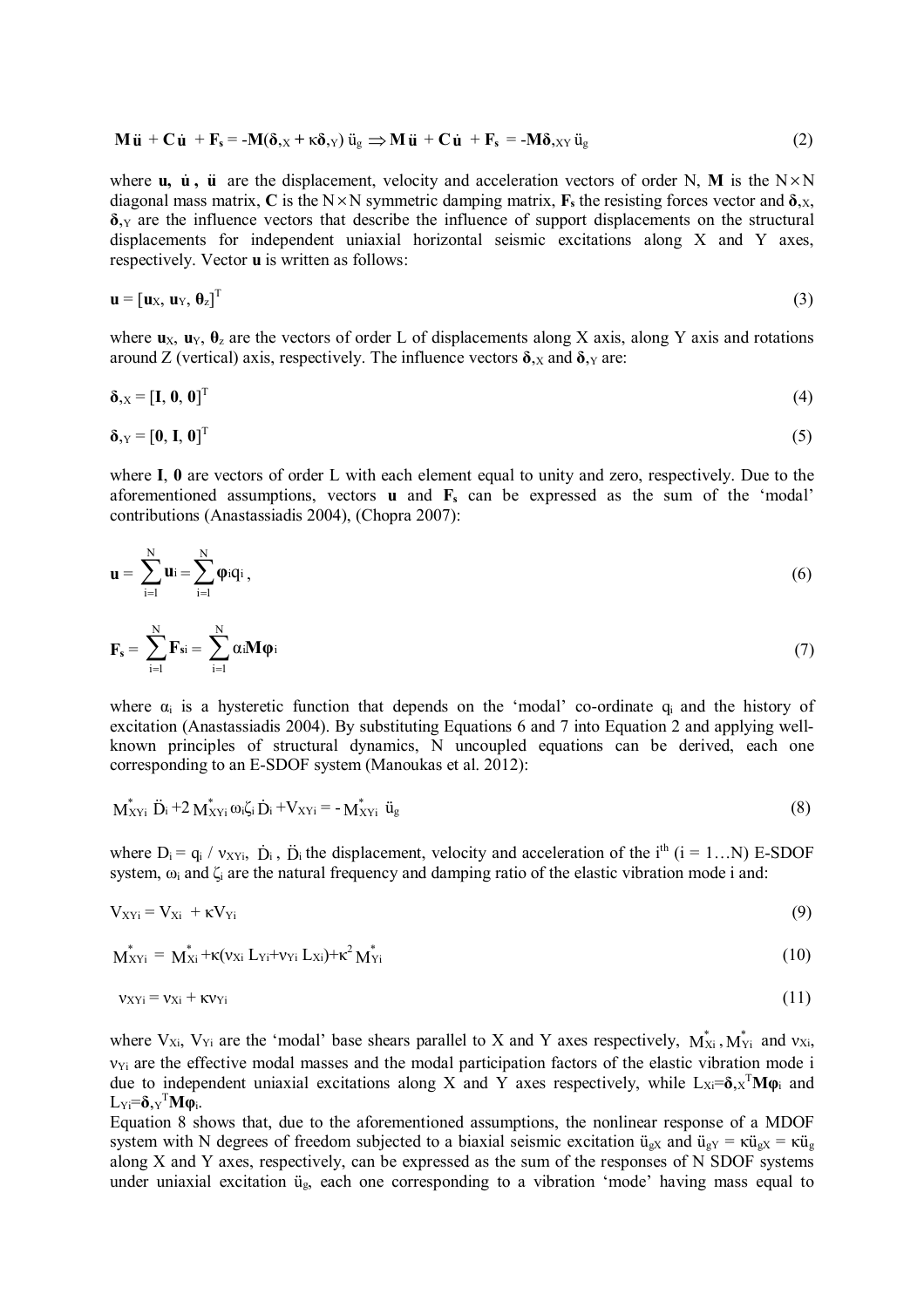$M'_{XYi}$ , displacement equal to  $D_i$  and inelastic resisting force equal to  $V_{XYi}$ , i.e. the sum of 'modal' base shear parallel to X axis plus 'modal' base shear parallel to Y axis multiplied by  $\kappa$  (see Equation 9) (Manoukas et al. 2012).

#### **3. THE PROPOSED METHODOLOGY**

The application process of the proposed methodology resembles the one of MPA. However, the definition of the E-SDOF systems is essentially different, in order to take into account multidirectional seismic effects. In Table 1 the properties of the i<sup>th</sup> 'modal' E-SDOF system are tabulated, along with the properties that it would have in case of uniaxial excitation (parallel to X axis).

| <b>Property</b> | Uniaxial excitation $\ddot{\mathbf{u}}_{gX}$                        | Biaxial excitation $\ddot{u}_{gX}$ + $\kappa \ddot{u}_{gY}$                                                             |
|-----------------|---------------------------------------------------------------------|-------------------------------------------------------------------------------------------------------------------------|
| <b>Mass</b>     | $M_{X_i}^*$                                                         | $M_{XYi}^* = M_{Xi}^* + \kappa (v_{Xi} L_{Yi} + v_{Yi} L_{Xi}) + \kappa^2 M_{Yi}^*$                                     |
| Resisting force | $V_{Xi}$                                                            | $V_{\rm xvi} = V_{\rm xi} + \kappa V_{\rm vi}$                                                                          |
| Displacement    | $D_i = u_{Ni}/v_{Xi} \varphi_{Ni}$<br>(roof displacement $u_{Ni}$ ) | $D_i = u_{Ni} / v_{XYi} \varphi_{Ni} = u_{Ni} / (v_{Xi} + \kappa v_{Yi}) \varphi_{Ni}$<br>(roof displacement $u_{Ni}$ ) |
| Damping factor  | $2 M_{\rm Xi}^* \omega_i \zeta_i$                                   | $2 \text{M}^*_{\text{XYi}} \omega_i \zeta_i$                                                                            |

Table 1. Properties of the i<sup>th</sup> E-SDOF system

The proposed methodology should be implemented for all possible combinations of the seismic components. In particular, the following four combinations should be examined:

$$
\ddot{\mathbf{u}}_{\text{gX}} + \kappa \ddot{\mathbf{u}}_{\text{gY}} \tag{12}
$$

$$
\ddot{\mathbf{u}}_{\text{gX}} - \kappa \ddot{\mathbf{u}}_{\text{gY}} \tag{13}
$$

$$
\ddot{\mathbf{u}}_{\text{gY}} + \kappa \ddot{\mathbf{u}}_{\text{gX}} \tag{14}
$$

$$
\ddot{\mathbf{u}}_{\text{gY}} - \kappa \ddot{\mathbf{u}}_{\text{gX}} \tag{15}
$$

The equations derived by the process presented in the previous paragraphs have to be modified proportionately for each combination. It can be easily proved - by simple implementation of the process - that the consideration of the four combinations with opposite sign (e.g.,  $-\ddot{u}_{gx} - \kappa \ddot{u}_{gx}$  instead of  $\ddot{u}_{gX}$  +  $\kappa \ddot{u}_{gY}$ ) leads to identical properties for the E-SDOF systems, so they can be skipped.

The steps needed for the implementation of the proposed methodology are as follows (Manoukas et al. 2012):

Step 1: Create the structural model.

Step 2: Calculate  $v_{XY1}$  (Equation 11) and  $M_{XYi}^*$  (Equation 10) of the fundamental elastic vibration mode 1 for the first combination of seismic components ( $\ddot{u}_{gX}$  +  $\kappa \ddot{u}_{gY}$ ).

Step 3: Apply to the structural model a set of lateral incremental forces (and moments) proportional to the vector  $M\varphi_1$  of the fundamental elastic vibration mode 1 and determine the (resisting force)-(displacement) curve  $V_{XY1}$ -u<sub>N1</sub> of the MDOF system. u<sub>N1</sub> can be chosen to correspond to any degree of freedom, but usually the roof displacement parallel to X or Y axis is used.

Step 4: Divide the abscissas of the V<sub>XY1</sub>-u<sub>N1</sub> diagram by the quantity  $v_{XY1}\varphi_{N1} = u_{N1}/D_1$  and determine the (resisting force)-(displacement) curve  $V_{XY1}$ -D<sub>1</sub> of the E-SDOF system.

Step 5: Idealize  $V_{XY1}$ -D<sub>1</sub> to a bilinear curve using one of the well known graphic procedures (e.g., ASCE/SEI 41-06, Section 3.3.3.2.5) and calculate the period  $T_1$  and the yield strength reduction factor  $R_1$  of the E-SDOF system corresponding to mode 1, from the following equation: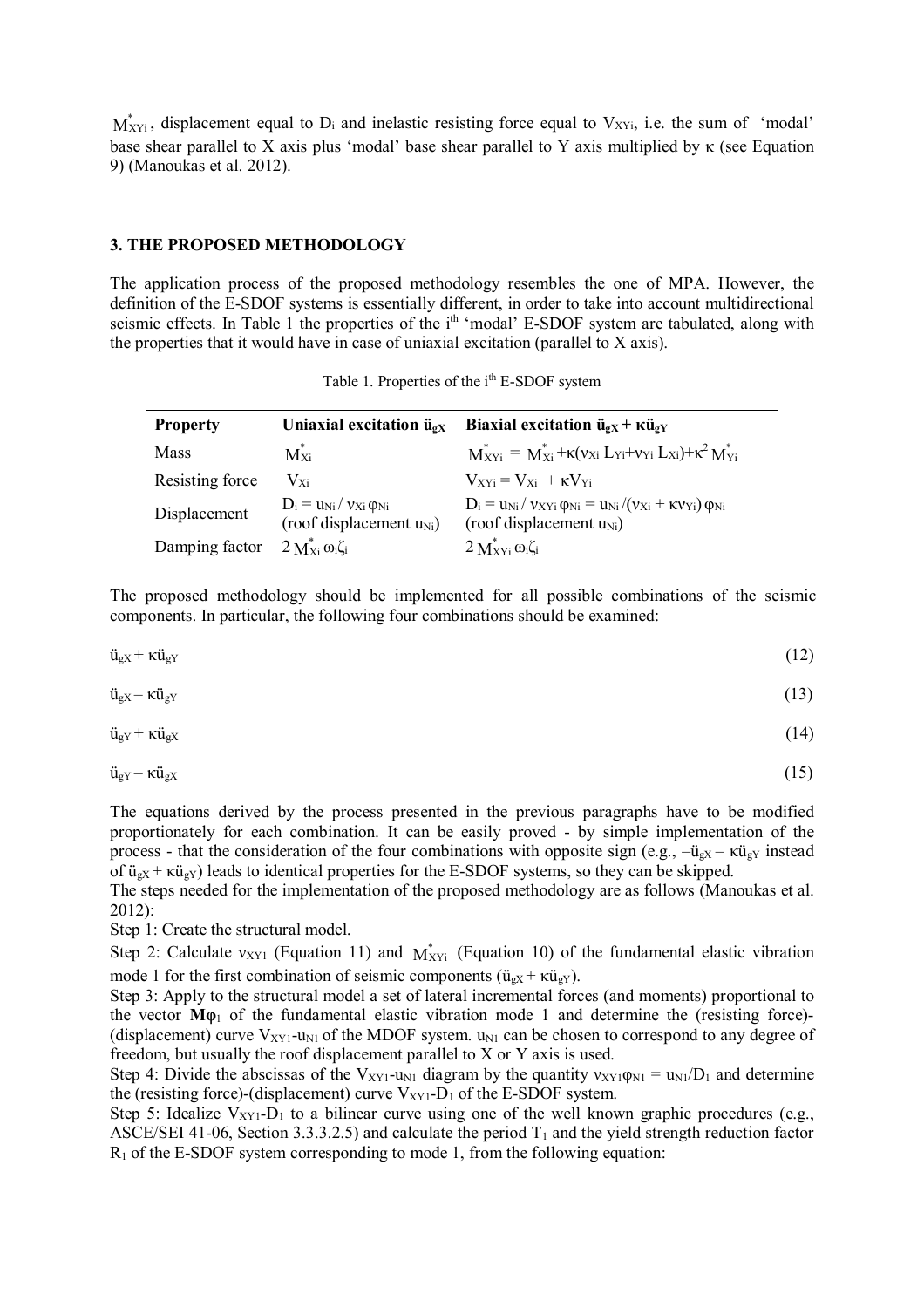$$
T_1 = 2\pi \sqrt{\frac{m_1 D_{y1}}{V_{y1}}} \rightarrow S_{a1}(T) \rightarrow R_1 = \frac{m_1 S_a(T)}{V_{y1}}
$$
(16)

where  $m_l = M_{XYi}^*$ ,  $D_{y_l}$ ,  $V_{y_l}$  are the mass, the yield displacement and the yield strength of the system, respectively, and  $S_{aI}(T)$  is the spectral acceleration.

Step 6: Calculate the target displacement of mode 1 using one of the well known procedures of displacement modification (e.g., ASCE/SEI 41-06, Section 3.3.3.3.2 / FEMA 440, Section 10.4). If the procedure is applied for research purposes using recorded earthquake ground motions, it is recommended to estimate the inelastic displacement of the E-SDOF system by means of nonlinear dynamic analysis, instead of using the relevant coefficients (e.g.,  $C_1$  in ASCE/SEI 41-06 and FEMA 440). This is due to the fact that the coefficient values given by codes are based on statistical processing of data with excessive deviation and, therefore, great inaccuracies may result (Manoukas et al. 2006).

Step 7: Calculate the 'modal' values of the other response quantities of interest (drifts, plastic rotations, etc.) of mode 1 by conducting pushover analysis up to the already calculated target displacement.

Step 8: Repeat steps 3 to 7 applying the incremental forces (and moments) in the opposite direction. Step 9: Repeat steps 2 to 8 for an adequate number of modes.

Step 10: Calculate the extreme values of response parameters by utilizing one of the well established formulae of modal superposition (SRSS or CQC).

Step 11: Repeat steps 2 to 10 for all possible combinations of the two horizontal components of the seismic excitation (Equations 12, 13, 14 and 15).

#### **4. EVALUATION STUDY**

## *4.1 Structural Models*

The implementation of the proposed methodology to torsionally stiff buildings produced quite satisfactory results (Manoukas et al. 2012) (Manoukas and Avramidis 2014) (Manoukas and Avramidis 2015). In the present study a parametric study is carried out comprising applications to torsionally flexible and torsionally similarly stiff buildings too. In particular, three models are designed according to the Greek codes for the seismic hazard level zone I of the Greek territory (peak ground acceleration equal to 0.16g):

- Model 'ts' (torsionally stiff): An asymmetric reinforced concrete single-storey building with plan given in Figure 1. Its structural system consists of moment frames and the storey height is 3m. The concrete is of class C20/25 ( $f_{ck}=20$  MPa) and the steel bars S500 ( $f_{vk}=500$  MPa) according to the Greek standards. The building posses a mass of 58 t and a mass moment of inertia equal to  $720.17 \text{ tm}^2$ . Lateral displacements dominate the motion in the first two vibration modes, so this building is characterized as 'torsionally stiff' (Chopra and Goel 2006).
- Model 'tss' (torsionally similarly stiff): A single-storey building identical to model 'ts' except that the mass moment of inertia is multiplied by a factor of 2. In the first two vibration modes of this building lateral and torsional motions are strongly coupled, so it can be characterized as 'torsionally similarly stiff' (Chopra and Goel 2006).
- Model 'tf' (torsionally flexible): A single-storey building identical to model 'ts' except that the mass moment of inertia is multiplied by a factor of 4. Torsion dominates the motion in the first mode, so this building can be characterized as 'torsionally flexible' (Chopra and Goel 2006).

The natural periods of the three examined models are tabulated in Table 2, while the modal participating mass ratios are shown in Table 3.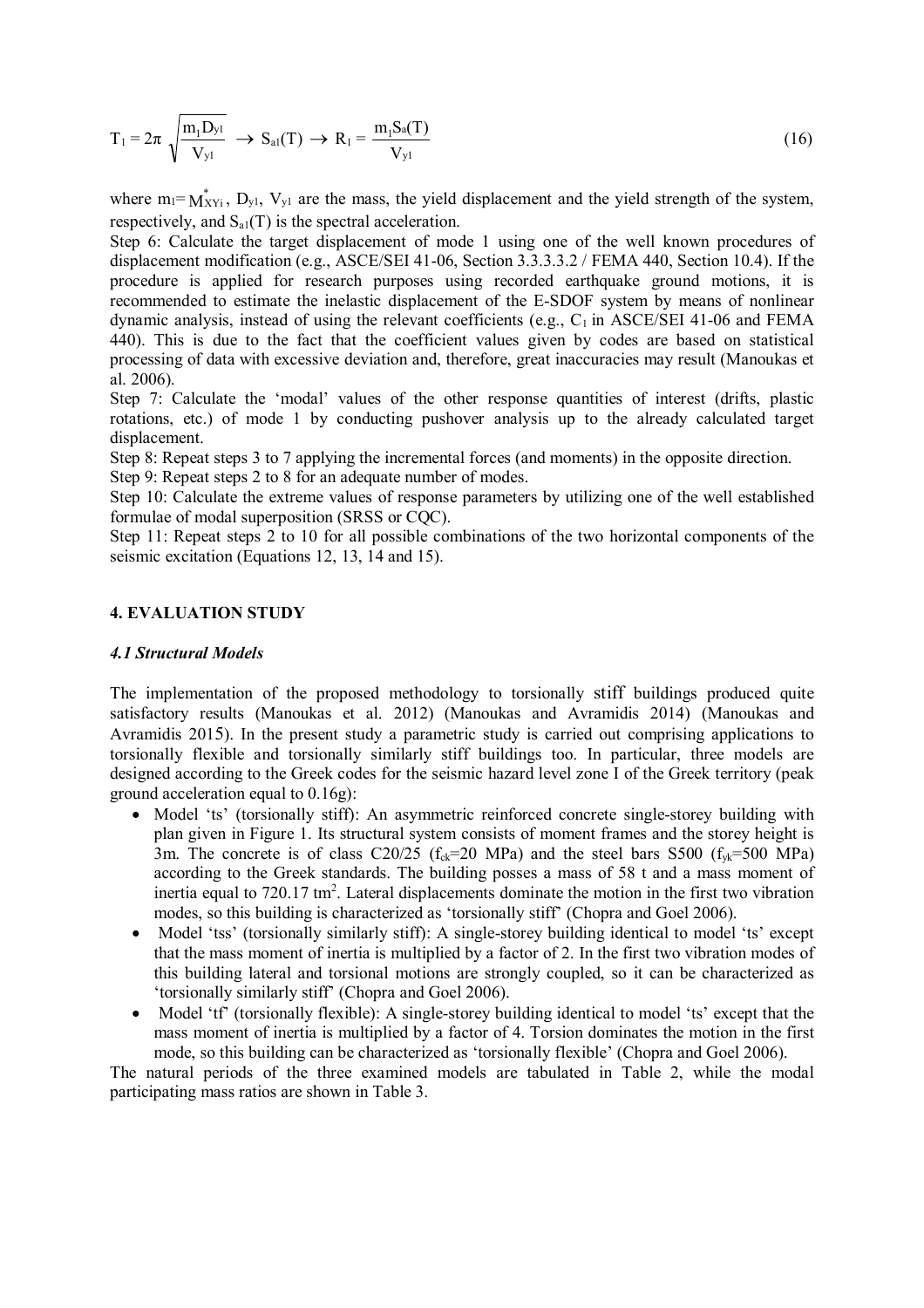

Figure 1. Plan of the analyzed buildings

| <b>Building models</b> | <b>Natural periods (sec)</b> |       |       |  |  |
|------------------------|------------------------------|-------|-------|--|--|
|                        | Tı                           | т,    | T3    |  |  |
| Model 'ts'             | 0.186                        | 0.182 | 0.122 |  |  |
| Model 'tss'            | 0.195                        | 0.182 | 0.165 |  |  |
| Model 'tf'             | 0.253                        | 0.183 | 0.179 |  |  |

Table 2. Natural periods of the examined models

|                        | Modal participating mass ratios $(\% )$ |      |        |      |        |      |  |
|------------------------|-----------------------------------------|------|--------|------|--------|------|--|
| <b>Building models</b> | Mode 1                                  |      | Mode 2 |      | Mode 3 |      |  |
|                        | X                                       |      | X      | V    | X      |      |  |
| Model 'ts'             | 57.1                                    | 39.5 | 41.7   | 58.1 | 1.2.   | 2.4  |  |
| Model 'tss'            | 27.3                                    | 35.8 | 61.3   | 38.3 | 11.4   | 25.9 |  |
| Model 'tf'             | 21                                      | 3.5  | 85.7   | 13.9 | 122    | 82.6 |  |

Table 3. Modal participating mass ratios of the examined models

All analyses are performed using the program SAP 2000. The modeling of the inelastic behaviour is based on the following assumptions:

- Shear failure is precluded.
- The inelastic deformations are concentrated at the critical sections, i.e. at the ends of the frame elements (plastic hinges).
- Plastic hinges are modeled by bilinear elastic-perfectly plastic moments-rotations diagrams with practically unlimited available plastic rotations and yield moments calculated automatically by the program*.*
- The moment-axial force interaction is taken into account by appropriate interaction surface incorporated in SAP 2000.

## *4.2 Earthquake Excitations*

The whole investigation conducted here comprises a number of 20 accelerograms, which is considered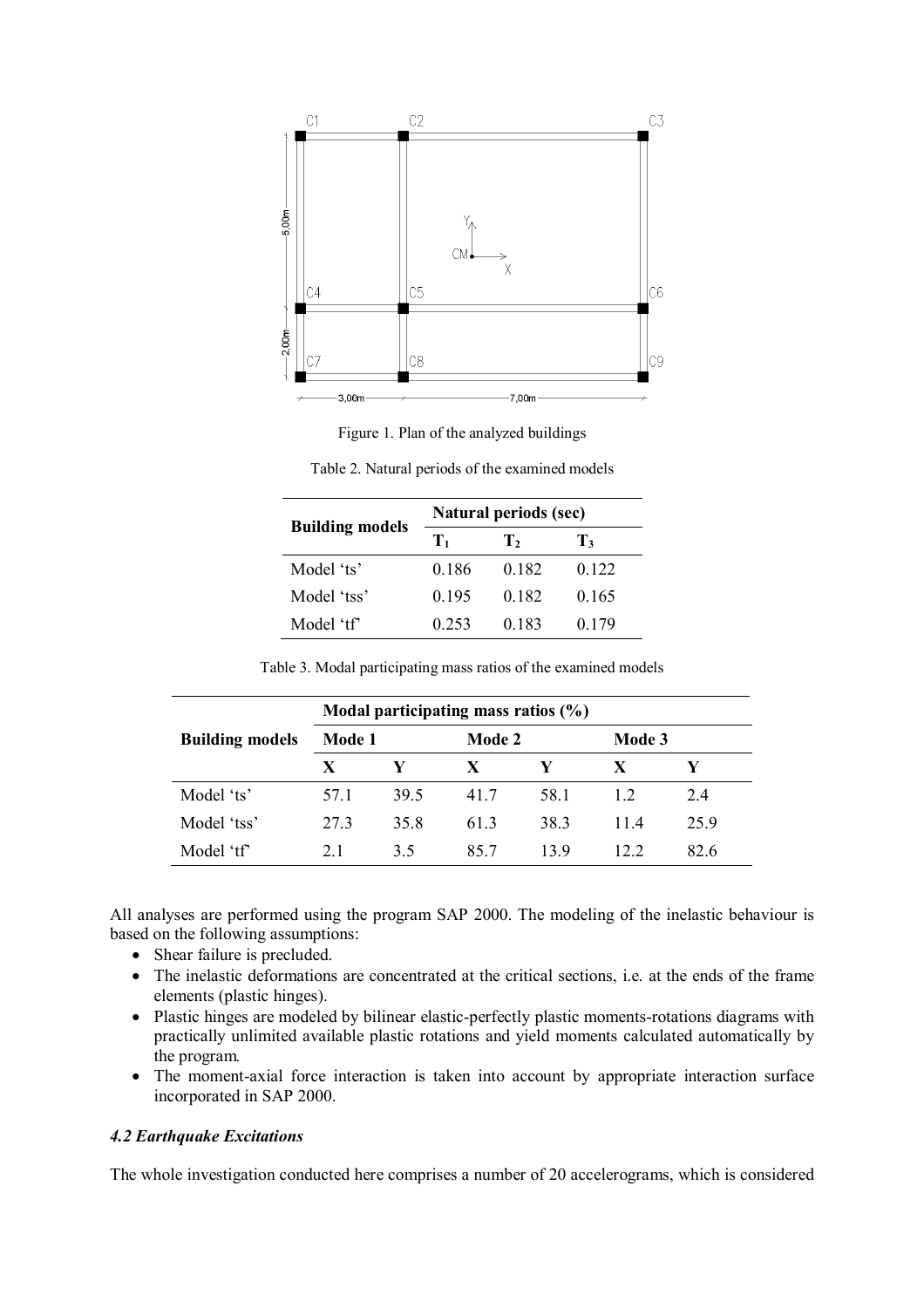adequate to obtain concrete conclusions. These accelerograms are obtained from the PEER strong motion database and tabulated in table C-3 of Appendix C of FEMA 440 project. The accelerograms are scaled to peak ground acceleration equal to 0.32g in order to ensure that the analyzed buildings undergo extensive nonlinear deformations for all excitations. It is considered that each ground motion acts simultaneously along the two horizontal axes of the buildings with the same intensity.

#### *4.3 Analysis Process*

For each building two sets of pushover analyses are performed:

- One based on the proposed methodology (PM). Given that each ground motion acts simultaneously along the two horizontal axes with the same intensity, i.e.  $\kappa=1$  and  $\ddot{u}_{gX} = \ddot{u}_{gY}$ , the possible combinations of the seismic components are only two:  $\ddot{u}_{gx} + \ddot{u}_{gx}$  (PM+) and  $\ddot{u}_{gx} - \ddot{u}_{gx}$ (PM-).
- A second similar to MPA (conventional procedure CP), which comprises pushover analyses of the buildings for independent uniaxial excitations along X and Y axes and directional combination of the response quantities using the percentage combination rule. The assumptions and steps of the second procedure are nearly identical to those of the proposed method, except that step 11 is obviously skipped and in steps 2 to 4  $v_{Xi}$ ,  $M_{Xi}^{*}$ ,  $V_{Xi}$  or  $v_{Yi}$ ,  $M_{Yi}^{*}$ ,  $V_{Yi}$  are used in

place of  $v_{XYi}$ ,  $M^*_{XYi}$ ,  $V_{XYi}$ .

In both sets of pushover analyses all the three vibration modes are taken into account. The 'modal' superposition is conducted by applying the CQC formula. The maximum 'modal' response of each E-SDOF system is calculated by means of nonlinear dynamic analysis for each excitation. Then, the target roof displacement is estimated by multiplication of the resulting response by the quantity  $v_{XYi}\varphi_{Ni}$ (PM) and  $v_{Xi} \varphi_{Ni}$  or  $v_{Yi} \varphi_{Ni}$  (CP). For each building, the storey displacements at the center of mass (CM), at the flexible side  $(C3)$  and at the stiff side  $(C7)$  of the plan are determined.

The response values obtained by the two variants of pushover analysis are compared to the results of nonlinear dynamic analysis, which is considered as the reference solution. For the latter analysis, each accelerogram is considered acting simultaneously along the two horizontal axes in all possible combinations ( $\ddot{u}_{gx} + \ddot{u}_{gx}$ ,  $\ddot{u}_{gx} - \ddot{u}_{gx}$ ,  $-\ddot{u}_{gx} + \ddot{u}_{gx}$  and  $-\ddot{u}_{gx} - \ddot{u}_{gx}$ ). For each response parameter  $R_{i,s}$ estimated by the two applied variants of pushover analysis for an excitation j, the error with regard to the nonlinear dynamic analysis results  $E_i$  is determined by the following relation:

$$
E_{j} (\%)= 100 \frac{R_{j,s} - R_{j,d}}{R_{j,d}}
$$
 (17)

where  $R_{j,d}$  is the value of the response parameter obtained by the nonlinear dynamic analysis. Furthermore, the mean error ME for the 20 excitations used in this study is determined using Equation 18:

$$
ME\left(\frac{\%}{20}\right) = \frac{1}{20} \sum_{j=1}^{20} E_j = 100 \frac{1}{20} \sum_{j=1}^{20} \left( \frac{R_{j,s} - R_{j,d}}{R_{j,d}} \right)
$$
\n(18)

#### *4.4 Results*

In Tables 4, 5 and 6 the mean errors of PM and CP for the 20 excitations (referring to the maximum values obtained by nonlinear dynamic analysis) of storey displacements at the selected points (CM – center of mass,  $C3$  – flexible side,  $C7$  – stiff side) along X and Y axis are shown. Notice that the positive sign (+) means that response parameters obtained by PM or CP are greater than those obtained by nonlinear dynamic analysis. Conversely, the negative sign (-) means that the response parameters are underestimated. It is apparent that the two combinations of PM (PM+ and PM-) provide an upper bound and a lower bound value for each response parameter. The exact value (nonlinear dynamic analysis) in most cases lies in this range. For the vast majority of response parameters PM leads to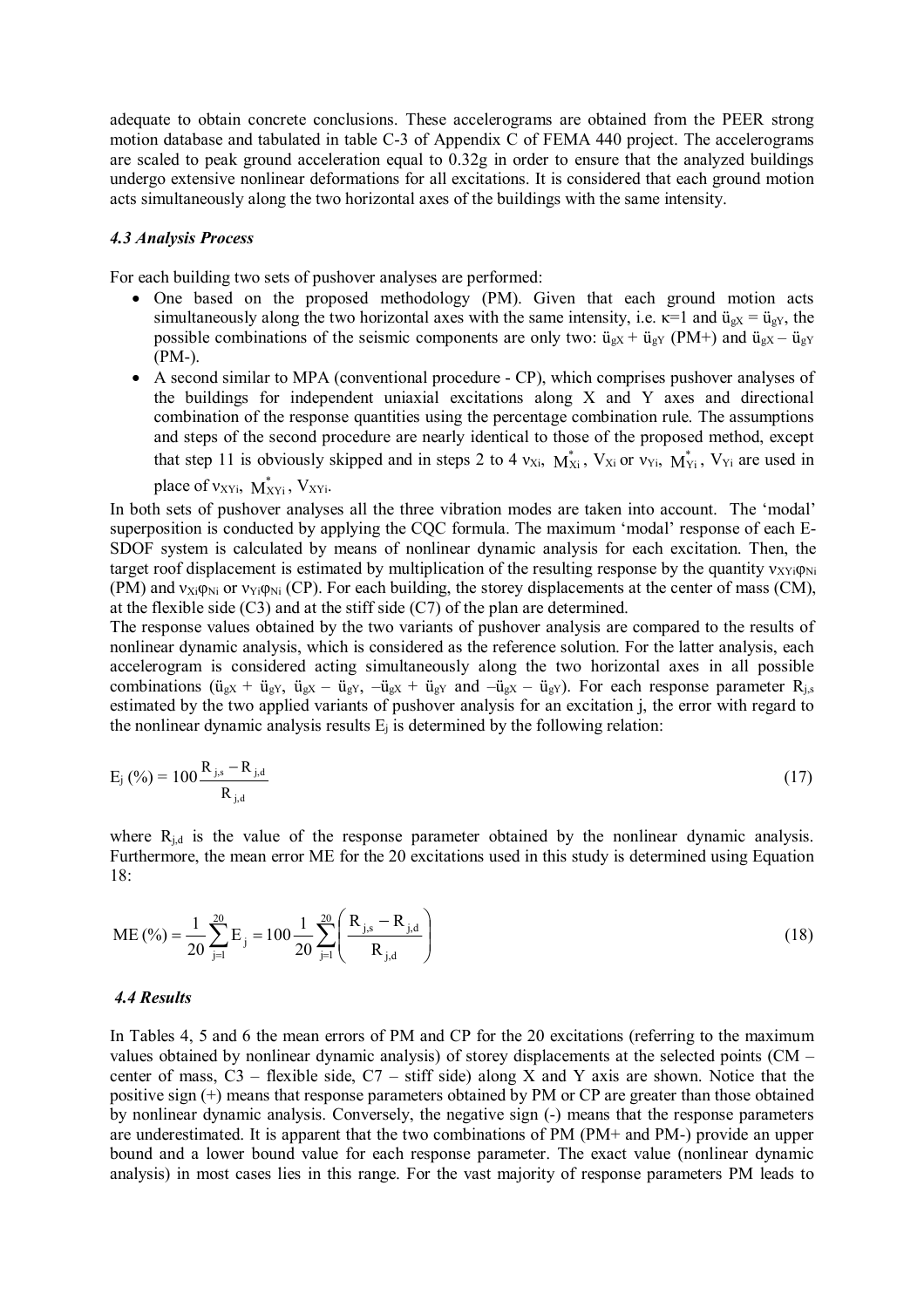conservative results. The mean errors of the more conservative combination range between -4% and 74%. In comparison with CP, the absolute values of mean errors resulting from PM are smaller for all response parameters. Mean errors of CP range between 51% and 146%. Comparing the three models, it seems that no particular trend for the accuracy of the proposed procedure can be identified, i.e. in general the proposed procedure can provide quite satisfactory results regardless the torsional stiffness of buildings.

|                | Mean errors $(\% )$ |              |              |          |              |        |  |
|----------------|---------------------|--------------|--------------|----------|--------------|--------|--|
| <b>Points</b>  | $PM+$               |              | PM-          |          | $\bf CP$     |        |  |
|                | $\mathbf{X}$        | $\mathbf{Y}$ | $\mathbf{X}$ | Y        | $\mathbf{X}$ | Y      |  |
| CM             | $-23.72$            | 16.47        | 23.21        | 59.24    | 87.11        | 145.72 |  |
| C <sub>3</sub> | $-31.27$            | $-2.12$      | 71.70        | 73.85    | 120.96       | 128.79 |  |
| C9             | 5.73                | 4.72         | $-3.53$      | $-21.95$ | 96.42        | 81.98  |  |

Table 4. Mean errors of displacements resulting from pushover analyses – Model 'ts'

Table 5. Mean errors of displacements resulting from pushover analyses – Model 'tss'

|                | Mean errors $(\% )$ |          |          |       |           |       |  |
|----------------|---------------------|----------|----------|-------|-----------|-------|--|
| <b>Points</b>  | $PM+$               |          | PM-      |       | <b>CP</b> |       |  |
|                | X                   | Y        | X        | Y     | X         | Y     |  |
| <b>CM</b>      | $-4.20$             | $-0.65$  | $-28.05$ | 16.45 | 52.95     | 91.03 |  |
| C <sub>3</sub> | $-10.28$            | $-15.28$ | 19.49    | 43.18 | 90.80     | 99.14 |  |
| C9             | 20.97               | $-3.74$  | $-24.25$ | 21.86 | 66.75     | 78.27 |  |

Table 6. Mean errors of displacements resulting from pushover analyses – Model 'tf'

|                | Mean errors $(\% )$ |       |          |       |       |          |  |
|----------------|---------------------|-------|----------|-------|-------|----------|--|
| <b>Points</b>  | $PM+$               |       | PM-      |       |       | $\bf CP$ |  |
|                | $\mathbf{X}$        | Y     | X        | Y     | X     | Y        |  |
| CM             | 33.69               | 15.58 | $-2.96$  | 39.62 | 59.61 | 73.89    |  |
| C <sub>3</sub> | 24.53               | 1.07  | $-11.64$ | 17.01 | 50.64 | 55.88    |  |
| C9             | 48.48               | 13.87 | 30.11    | 71.53 | 90.54 | 91.17    |  |

#### **5. CONCLUSIONS**

In this paper, a recently developed multimode pushover procedure for the approximate estimation of the seismic response of asymmetric buildings under biaxial excitation is evaluated for buildings with different torsional properties. The main idea of the procedure is that the seismic response of an asymmetric building under biaxial excitation can be related to the responses of a series of "modal" E-SDOF systems under uniaxial excitation. The whole procedure is quite similar to the well-known MPA. However, the establishment of the E-SDOF systems is based on an essentially different concept. From the evaluation of the methodology some conclusions derived from previous studies (Manoukas et al. 2012) (Manoukas and Avramidis 2014) (Manoukas and Avramidis  $2015$ ) are verified:

• The proposed methodology provides for each response parameter an upper limit and a lower limit which in the vast majority of cases envelope the corresponding value obtained by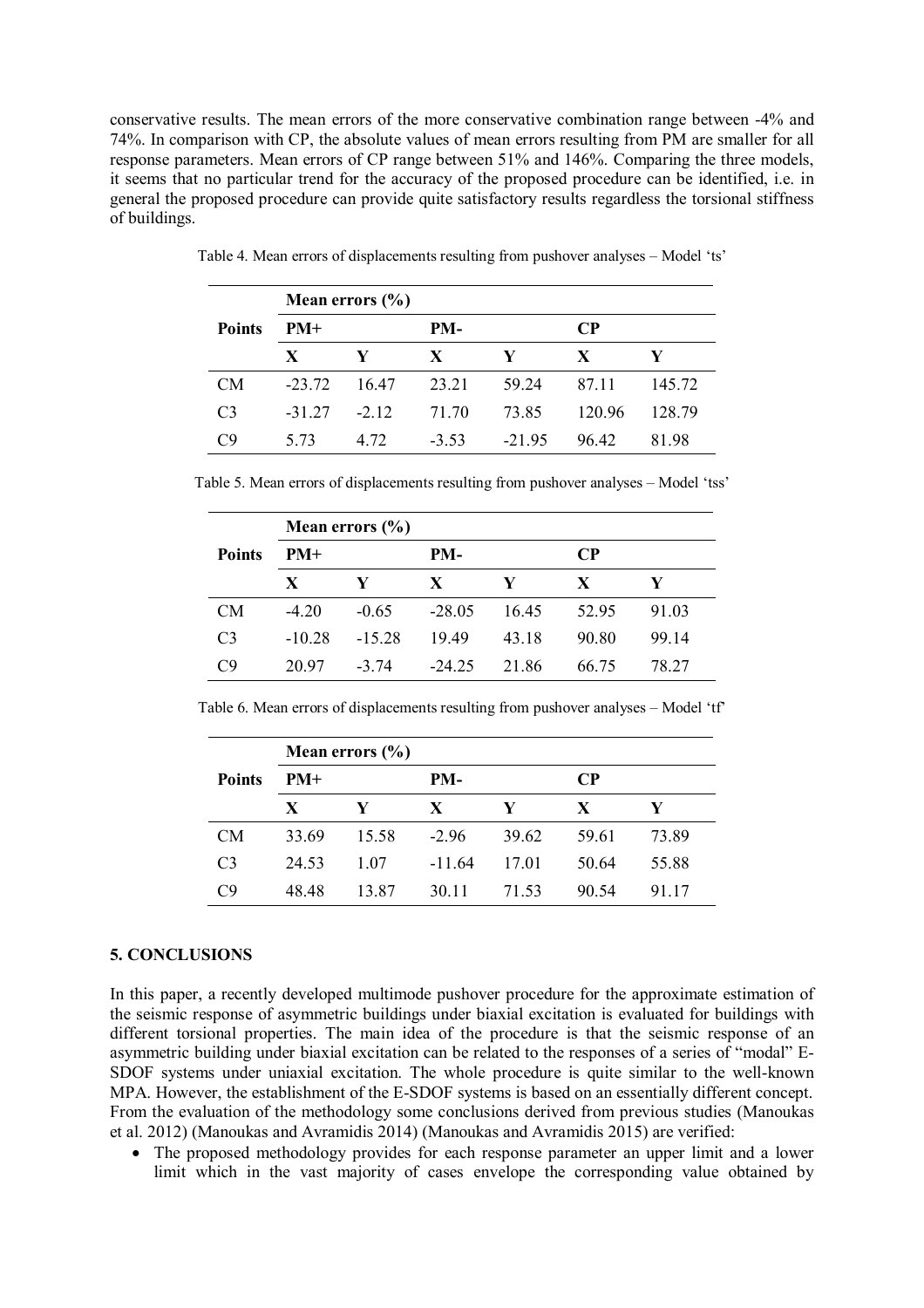nonlinear dynamic analysis.

 In general, the mean errors with regard to the nonlinear dynamic analysis results are smaller than those resulting from a multimode pushover procedure comprising independent analysis along two horizontal axes and directional combination of the results.

Furthermore, it seems that there is not any particular diversification of the accuracy of the methodology when it is applied to buildings with different torsional properties.

Finally, it is worth noticing that despite the fact that no restrictions are set to the development of the proposed methodology, generalization of the above conclusions for all types of asymmetric buildings requires further investigations, comprising application to a large variety of spatial structures and using an adequately high number of earthquake ground motions.

#### **6. REFERENCES**

American Society of Civil Engineers (2008). Seismic rehabilitation of existing buildings, ASCE/SEI 41-06 Standard.

Anastassiadis ΚΚ (2004). Approximate methods for the estimation of the inelastic response of buildings. Lecture notes (in Greek). Aristotle University, Thessaloniki.

Applied Technology Council (ATC) (1996). Evaluation and Retrofit of Concrete Buildings. Vol. 1, ATC-40, Applied Technology Council, Redwood City, California.

Chopra AK (2007). Dynamics of Structures – Theory and Applications to Earthquake Engineering. 3rd ed. Pearson Prentice Hall, New Jersey.

Chopra AK, Goel RK (2001). A Modal Pushover Analysis Procedure to estimating seismic demands of buildings: theory and preliminary evaluation. PEER Report 2001/03. Pacific Earthquake Engineering Research Center, University of California, Berkeley.

Chopra AK, Goel RK (2006). Evaluation of the Modal Pushover Analysis Procedure for unsymmetric-plan buildings. *Proceedings of the1st European Conference on Earthquake Engineering and Seismology,* September 3-8, Geneva, Switzerland.

European Committee for Standardization (2004). Eurocode 8: Design of structures for earthquake resistance. EUS, Brussels.

Federal Emergency Management Agency - Applied Technology Council (ATC) (2004) Improvement of Nonlinear Static Seismic Analysis Procedures. Report No. ATC-55 (FEMA 440).

Manoukas GE, Athanatopoulou AM, Avramidis IE (2006). Comparative evaluation of static pushover analysis' variations according to modern codes, *Proceedings of the 15th Hellenic Conference on R/C structures*, October 25-27, Alexandroupoli, Greece.

Manoukas GE, Athanatopoulou AM, Avramidis IE (2011). Static Pushover Analysis Based on an Energy-Equivalent SDOF System. *Earthquake Spectra*, 27(1): 89-105.

Manoukas GE, Athanatopoulou AM, Avramidis IE (2012). Multimode Pushover Analysis for Asymmetric Buildings under Biaxial Seismic Excitation Based on a new Concept of the Equivalent Single Degree of Freedom System*. Soil Dynamics and Earthquake Engineering*, 38: 88-96.

Manoukas GE, Avramidis IE (2014). Evaluation of a Multimode Pushover Procedure for Asymmetric in Plan Buildings under Biaxial Seismic Excitation. *Bulletin of Earthquake Engineering*, 12(6): 2607-2632.

Manoukas GE, Avramidis IE (2015). Improved Multimode Pushover Procedure for Asymmetric in Plan Buildings under Biaxial Seismic Excitation – Application to Tall Buildings. *The Structural Design of Tall and Special Buildings*, 24(6): 397-420.

Pacific Earthquake Engineering Research Centre (PEER) (2003). Strong Motion Database http://peer.berkeley.edu/smcat/. Accessed 1 July 2017

Reyes JC, Chopra AK (2011a). Three dimensional modal pushover analysis of buildings subjected to two components of ground motion, including its evaluation for tall buildings. *Earthquake Engineering and Structural Dynamics*, 40: 789-806.

Reyes JC, Chopra AK (2011b). Evaluation of three-dimensional modal pushover analysis for unsymmetric-plan